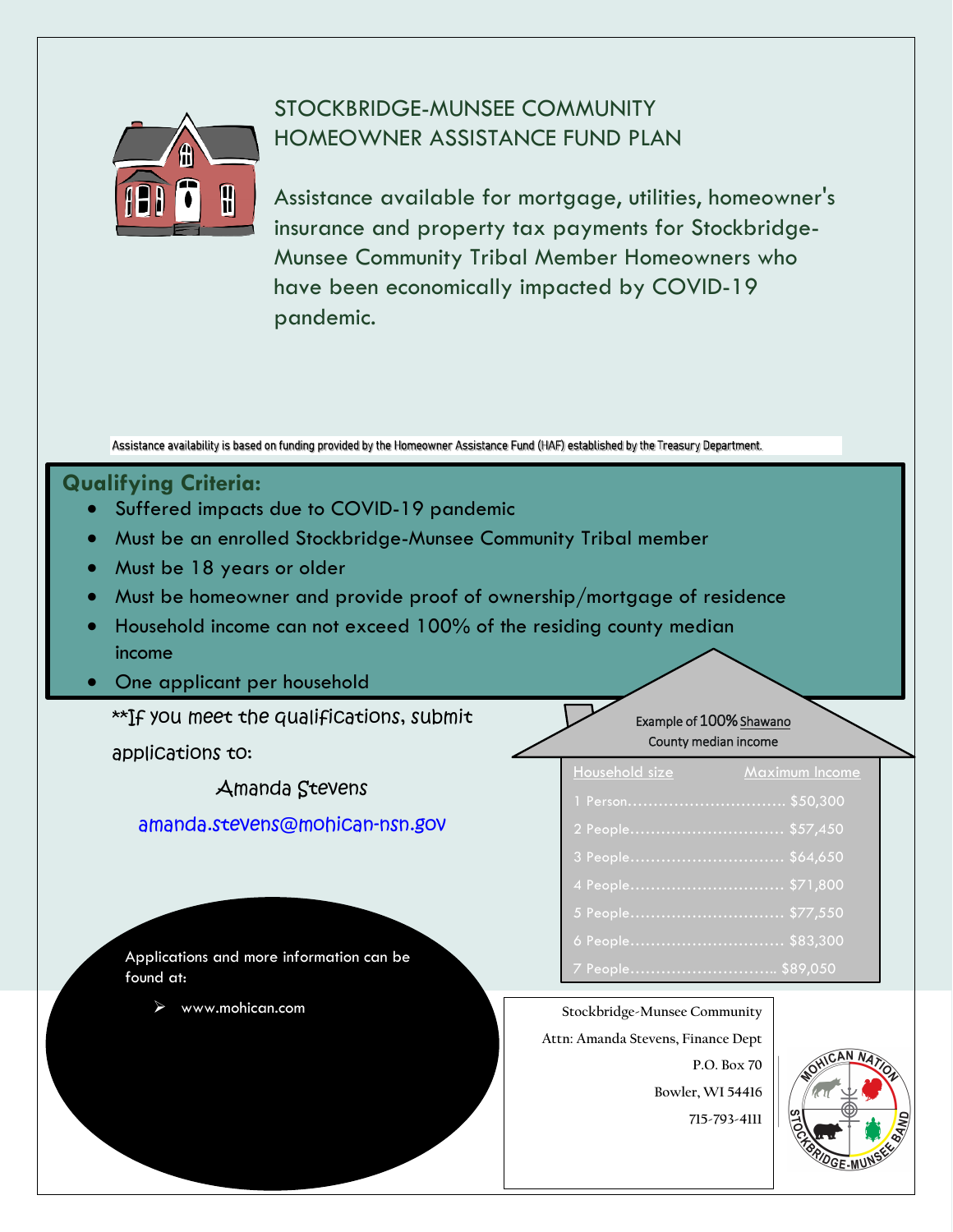Stockbridge-Munsee Community Attn: Amanda Stevens, Finance Dept P.O. Box 70 Bowler, WI 54416 715-793-4111



# Homeowner Assistance Fund (HAF) Application

**Purpose:** To provide relief to Stockbridge-Munsee Tribal homeowners that have been economically impacted by COVID-19 pandemic to assist with mortgage payments, utilities, homeowner's insurance and property taxes. In accordance with the Homeowners Assistance Fund Plan regarding the Homeowner Assistance Fund (HAF), applicants must meet the following conditions to be eligible:

#### **Qualifying Criteria:**

- Suffered impacts due to COVID-19 pandemic related issue(s)
- Must be an enrolled Stockbridge-Munsee Tribal Member
- Must be 18 years and older
- Must provide proof of ownership/mortgage of residence
- One applicant per household
- Household income not to exceed 100% of the residing county median income

#### **Required verifications:**

- Copy of Tribal ID/Valid Identification
- Current Utility bill (dated within the last 30 days)
- Proof of all adult household income for the last 30 days (TANF/W2, pay stubs, unemployment, SSI, SSDI, Disability payment, workman's compensation, child support, alimony, veteran's benefits, selfemployment, taxes, etc.)
- Mortgage Agreement or Mortgage Verification form must be completed by Mortgage Lender
- Vendor, W-9, ACH forms (To be completed by each business receiving payment)

## **All required verifications MUST be submitted with a fully and clearly completed application. Incomplete applications will not be considered – no exceptions.**

| Applicant First and Last Name: |         |                                        |                    | DOB:           |                |  |
|--------------------------------|---------|----------------------------------------|--------------------|----------------|----------------|--|
| Address:                       |         |                                        | City:              |                | State:         |  |
| Zip:                           | County: |                                        | Social Security #: |                |                |  |
| <b>Phone Number:</b>           |         | Enrolled Member of Stockbridge-Munsee: |                    | Enrollment No. |                |  |
|                                |         | $\Box$ YES $\blacksquare$ NO           |                    |                |                |  |
| Email:                         |         |                                        |                    |                | Annual Income: |  |

Example of 100% Shawano County median income

| <b>Household Size</b> | <b>Maximum Income</b> |
|-----------------------|-----------------------|
|                       | 1 Person \$50.300     |
|                       |                       |
|                       |                       |
|                       |                       |
|                       |                       |
|                       |                       |
| 7 People \$89,050     |                       |
|                       |                       |
|                       |                       |